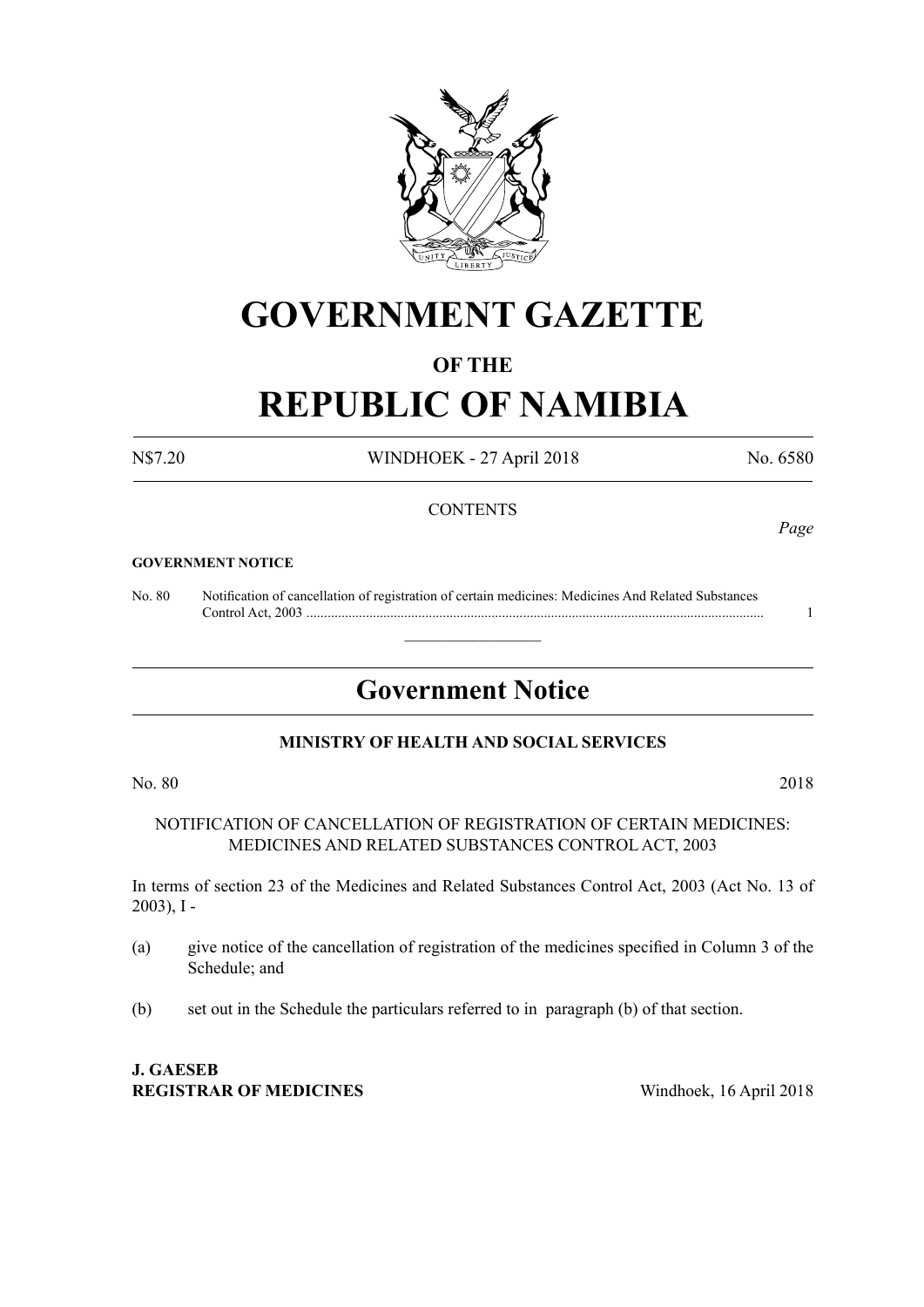| Column 1<br><b>SN</b><br>$\circ$<br>$\mathbf 2$<br>$\epsilon$<br>5<br>${}^{\circ}$<br>Ò<br>4<br>Γ |                                                                                   | HUMAN MEDICINES                     |                                       |
|---------------------------------------------------------------------------------------------------|-----------------------------------------------------------------------------------|-------------------------------------|---------------------------------------|
|                                                                                                   | Column <sub>2</sub>                                                               | Column <sub>3</sub>                 | Column <sub>4</sub>                   |
|                                                                                                   | NAME OF HOLDER OF CERTIFICATE OF<br>REGISTRATION ISSUED IN RESPECT OF<br>MEDICINE | PROPRIETARY NAME OF MEDICINE        | REGISTRATION<br>NUMBER OF<br>MEDICINE |
|                                                                                                   | MSD (Pty) Ltd                                                                     | EDAX<br>◡                           | 16/20.1.1/0026                        |
|                                                                                                   | Cipla Medpro (Pty) Ltd                                                            | Triomune-40                         | 10/20.2.8/0303                        |
|                                                                                                   | Cipla Medpro (Pty) Ltd                                                            | Triomune-30                         | 10/20.2.8/0302                        |
|                                                                                                   | Cipla Medpro (Pty) Ltd                                                            | Triomune 30                         | 08/20.2.8/0188                        |
|                                                                                                   | Cipla Medpro (Pty) Ltd                                                            | Triomune 40                         | 06/20.2.8/0280                        |
|                                                                                                   | Cipla Life Sciences (Pty) Ltd                                                     | Cipla Lamistav 30                   | 09/20.2.8/0030                        |
|                                                                                                   | Cipla Medpro (Pty) Ltd                                                            | Cipla Lamistav 30 and Efavirenz 600 | 09/20.2.8/0028                        |
|                                                                                                   | Cipla Medpro (Pty) Ltd                                                            | Cipla Lamistav 40 and Efavirenz 600 | 09/20.2.8/0027                        |
|                                                                                                   | Cipla Life Sciences (Pty) Ltd                                                     | Stavir 30                           | 07/20.2.8/0040                        |
| $\overline{10}$                                                                                   | Cipla Life Sciences (Pty) Ltd                                                     | Stavir 40                           | 07/20.2.8/0041                        |
| $\Xi$                                                                                             | Cipla Medpro (Pty) Ltd                                                            | Lamistav 30                         | 10/20.2.8/0229                        |
| 12                                                                                                | Cipla Medpro (Pty) Ltd                                                            | Lamistav <sub>40</sub>              | 10/20.2.8/0230                        |
| 13                                                                                                | Cipla Medpro (Pty) Ltd                                                            | Triomune Baby                       | 08/20.2.8/0186                        |
| $\overline{4}$                                                                                    | Cipla Medpro (Pty) Ltd                                                            | Triomune Junior                     | 08/20.2.8/0187                        |
| 15                                                                                                | Cipla Medpro (Pty) Ltd                                                            | Cipla-Flu                           | 10/5.8/0163                           |
| $\frac{6}{2}$                                                                                     | Cipla Medpro (Pty) Ltd                                                            | Coldex                              | 10/5.8/0164                           |
| 17                                                                                                | Cipla Medpro (Pty) Ltd                                                            | Cheston                             | 10/10.1/0165                          |
| 18                                                                                                | Cipla Medpro (Pty) Ltd                                                            | Cipla-Cof                           | 10/10.1/0403                          |
| 19                                                                                                | Cipla Medpro (Pty) Ltd                                                            | Ciplatrim 5                         | 10/7.1.3/0232                         |
| $\Omega$                                                                                          | Cipla Medpro (Pty) Ltd                                                            | Ciplatrim 10                        | 10/7.1.3/0233                         |
| $\overline{2}$                                                                                    | Cipla Medpro (Pty) Ltd                                                            | Ciplatrim 15                        | 10/7.1.3/0234                         |
| 22                                                                                                | Takeda (Pty) Ltd                                                                  | Euphyllin Retard                    | 90/10.2/00515                         |
| 23                                                                                                | Roche Products (Pty) Ltd                                                          | Valium 2mg Tablets                  | 90/2.6/001435                         |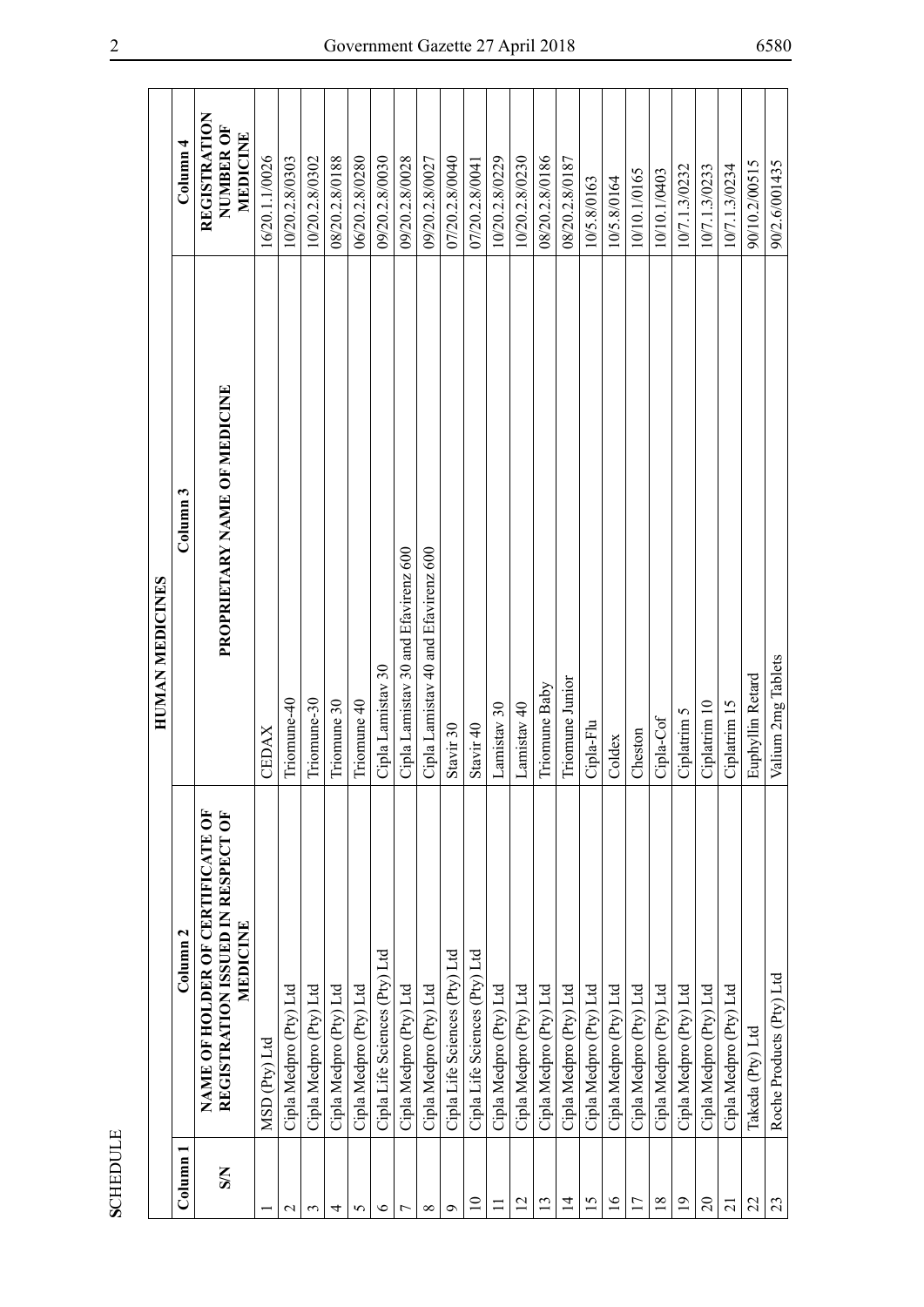| $\overline{24}$          | Roche Products (Pty) Ltd        | Rocephin 500mg           | 90/20.1.1/001428 |
|--------------------------|---------------------------------|--------------------------|------------------|
| 25                       | Roche Products (Pty) Ltd        | Rocephin 250mg           | 90/20.1.1/001427 |
| $\mathfrak{Z}6$          | Novo Nordisk Pharma Gulf FZ-LLC | Activelle Tablets        | 06/21.8/0197     |
| 27                       | Novo Nordisk Pharma Gulf FZ-LLC | Estrofem 1mg Tablets     | 06/21.8.1/0040   |
| 28                       | Novo Nordisk Pharma Gulf FZ-LLC | Estrofem 2mg Tablets     | 90/21.8.1/00743  |
| 29                       | Janssen Pharmaceutica (Pty) Ltd | Sibelium 5mg capsule     | 90/5.7.1/00650   |
| $\overline{\mathcal{E}}$ | Bayer (Pty) Ltd                 | Glucobay 50              | 04/21.2/0356     |
| $\overline{31}$          | Bayer (Pty) Ltd                 | Glucobay 100             | 04/21.2/0357     |
| 32                       | Bayer (Pty) Ltd                 | Adalat Retard 10         | 04/7.1/0345      |
| 33                       | Bayer (Pty) Ltd                 | Adalat Retard 20         | 04/7.1/0346      |
| $\mathfrak{z}$           | GlaxoSmithKline SA (Pty) Ltd    | Imigran 10mg Nasal Spray | 04/7.3/0870      |
| 35                       | GlaxoSmithKline SA (Pty) Ltd    | Zentel Tablets 200mg     | 90/12/001615     |
| 36                       | GlaxoSmithKline SA (Pty) Ltd    | Amoxil 250               | 90/20.1.2/001571 |
| 37                       | GlaxoSmithKline SA (Pty) Ltd    | Amoxil 500               | 90/20.1.2/001572 |
| 38                       | GlaxoSmithKline SA (Pty) Ltd    | Suprapen 500             | 90/20.1.2/001606 |
| $\mathfrak{L}$           | GlaxoSmithKline SA (Pty) Ltd    | Suprapen <sub>S</sub>    | 90/20.1.2/001607 |
| $\Theta$                 | GlaxoSmithKline SA (Pty) Ltd    | Augmentin 625 Tablets    | 04/20.1.2/0898   |
| $\overline{4}$           | GlaxoSmithKline SA (Pty) Ltd    | Ampiclox S               | 90/20.1.2/001575 |
| $\overline{4}$           | GlaxoSmithKline SA (Pty) Ltd    | Ampiclox 500             | 90/20.1.2/001576 |
| 43                       | GlaxoSmithKline SA (Pty) Ltd    | Fortum 1 g               | 90/20.1.1/00575  |
| 4                        | GlaxoSmithKline SA (Pty) Ltd    | Fortum 250               | 90/20.1.1/00576  |
| $\overline{5}$           | GlaxoSmithKline SA (Pty) Ltd    | Fortum 2 g               | 90/20.1.1/00577  |
| $\frac{4}{6}$            | GlaxoSmithKline SA (Pty) Ltd    | Fortum 500               | 90/20.1.1/00578  |
| 47                       | GlaxoSmithKline SA (Pty) Ltd    | Orbenin 500              | 90/20.1.2/001598 |
| 48                       | GlaxoSmithKline SA (Pty) Ltd    | Floxapen                 | 90/20.1.2/001595 |
| $\overline{6}$           | GlaxoSmithKline SA (Pty) Ltd    | Floxapen 250             | 90/20.1.2/001594 |
| $50\,$                   | GlaxoSmithKline SA (Pty) Ltd    | Halfan suspension        | 04/20.2.6/0940   |
| 51                       | GlaxoSmithKline SA (Pty) Ltd    | Keppra 1000mg            | 04/2.5/1714      |
| 52                       | GlaxoSmithKline SA (Pty) Ltd    | Atarax                   | 21001177         |
|                          |                                 |                          |                  |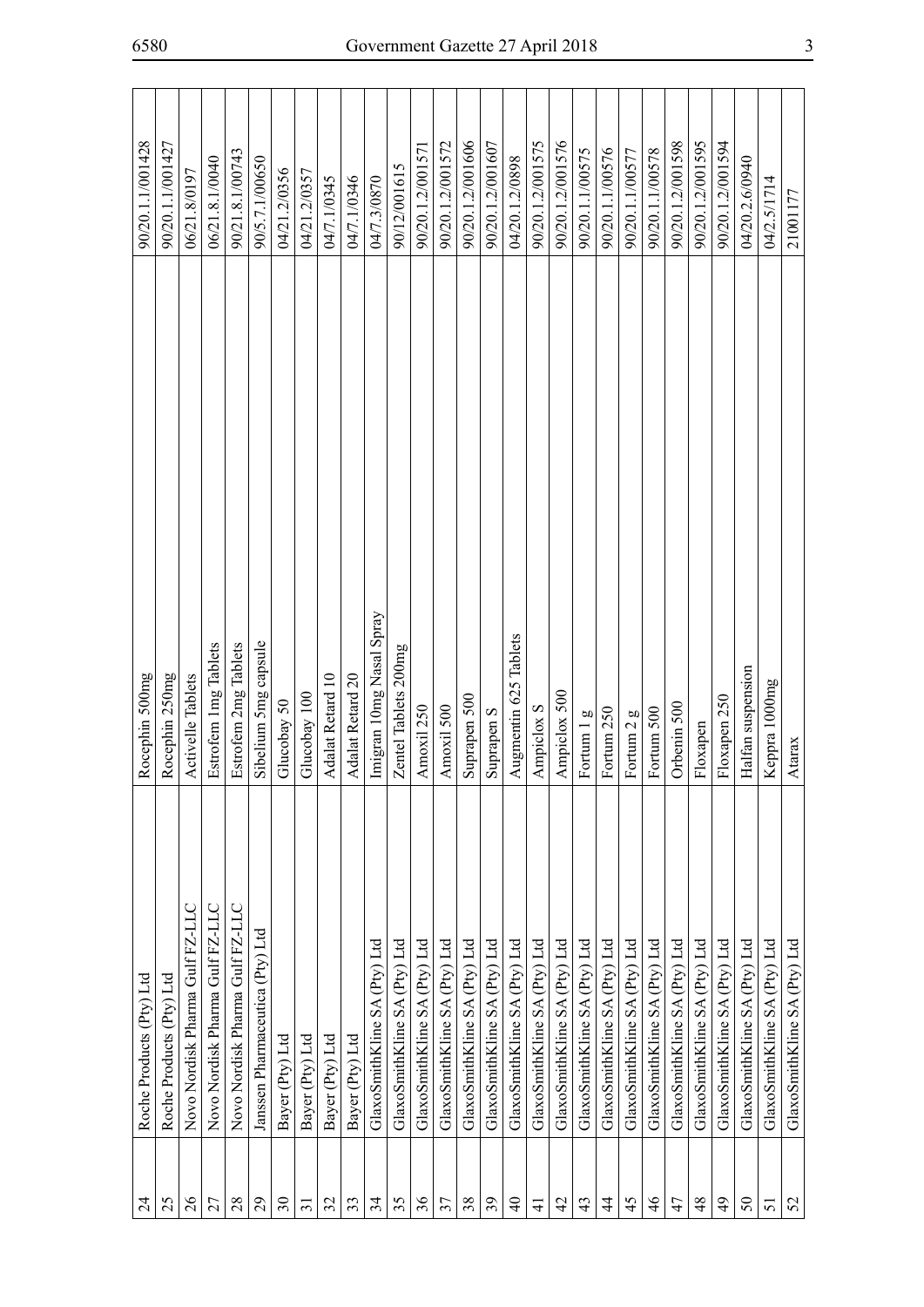| 53             | GlaxoSmithKline SA (Pty) Ltd          | Keppra 500mg           | 04/2.5/1713         |
|----------------|---------------------------------------|------------------------|---------------------|
| 54             | GlaxoSmithKline SA (Pty) Ltd          | Furandantin suspension | 04/8.5/0894         |
| 55             | GlaxoSmithKline SA (Pty) Ltd          | Volmax 4 mg            | 90/10.2.2/00590     |
| 56             | GlaxoSmithKline SA (Pty) Ltd          | Volmax 8 mg            | 90/10.2.2/00591     |
| 57             | GlaxoSmithKline SA (Pty) Ltd          | Septran                | 90/20.2/00584       |
| 58             | Roche Products (Pty) Ltd              | Invirase 500mg         | 06/20.2.8/0279      |
| 59             | Roche Products (Pty) Ltd              | Xenical 120mg          | 10/11.3.1/0305      |
| $\infty$       | Pharmacare Ltd                        | Olzexa ODT 5mg         | 13/2.6.5/0171       |
| $\overline{6}$ | Sanofi-Aventis South Africa (Pty) Ltd | Actonel 5mg            | 04/3.2/1449         |
| $\mathcal{O}$  | Sanofi-Aventis South Africa (Pty) Ltd | Actonel 30mg           | 04/3.2/1450         |
| 63             | Sanofi-Aventis South Africa (Pty) Ltd | Actonel 35mg           | 04/3.2/1474         |
| 2              | Merck (Pty) Ltd                       | Glucovance 250mg       | 04/21.2/0811        |
| 65             | Roche Products (Pty) Ltd              | Bactrim Tablets        | 90/20.2/001399      |
| 66             | Tecmed Pharma (Pty) Ltd               | Baritop 100            | 07/28/0072          |
| 67             | Ingelheim Pharmaceuticals (Pty) Ltd   | Pulmison 20mg Tablets  | 04/21.5.1/0980      |
| $68\,$         | MSD (Pty) Ltd                         | Celestone tablets      | 14/13.4.1/0077      |
| 69             | MSD (Pty) Ltd                         | Oestradil 20mg implant | 04/21.8.1/0483      |
| $\mathcal{L}$  | MSD (Pty) Ltd                         | Elosalic ointment      | 05/13.9/0110        |
| $\overline{7}$ | Novartis South Africa (Pty) Ltd       | Galvus Met 50mg/500mg  | 14/21.2/0067        |
| 72             | Sanofi-Aventis South Africa (Pty) Ltd | Intanza 9              | 11/30.1/0035        |
| 73             | Sanofi-Aventis South Africa (Pty) Ltd | Intanza 15             | 11/30.1/0034        |
| 74             | Sanofi-Aventis South Africa (Pty) Ltd | Pentaxim               | 08/30.1/0063        |
| 75             | Sanofi-Aventis South Africa (Pty) Ltd | Actacel                | 04/30.1/1780        |
| 94             | Sanofi-Aventis South Africa (Pty) Ltd | Act-HIB                | 04/30.1/1729        |
| 77             | Sanofi-Aventis South Africa (Pty) Ltd | Act-HIB multidose      | 08/30.1/0064        |
| 78             | Sanofi-Aventis South Africa (Pty) Ltd | Combat-HIB             | 04/30.1/1730        |
| 56             | Sanofi-Aventis South Africa (Pty) Ltd | Diftavax               | 04/30.1/1950        |
| $80\,$         | Sanofi-Aventis South Africa (Pty) Ltd | DTP Merieux            | 04/30.1/1771        |
| $\overline{8}$ | Sanofi-Aventis South Africa (Pty) Ltd | DT Vax                 | Grandfather Product |
|                |                                       |                        |                     |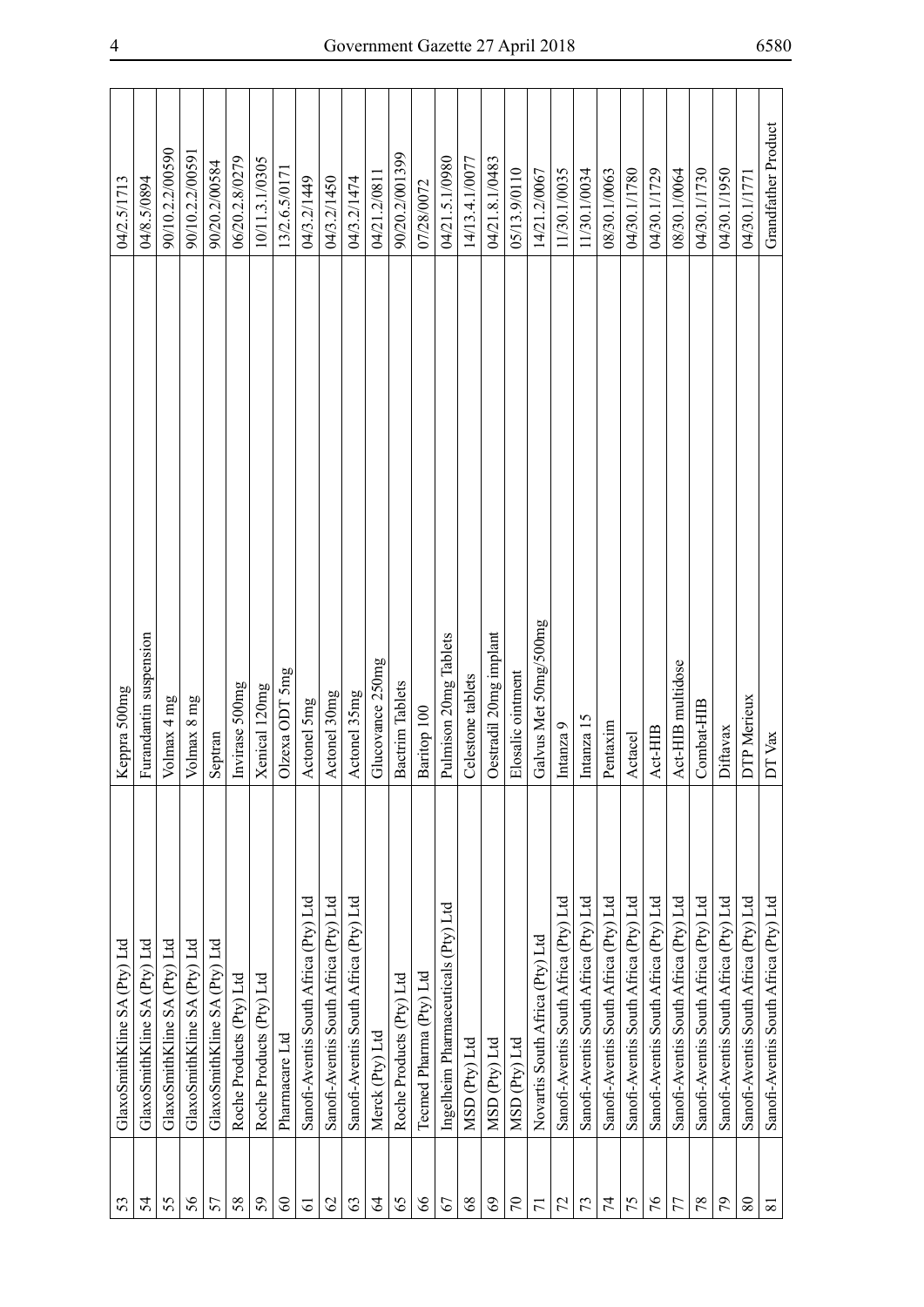| 82             | Sanofi-Aventis South Africa (Pty) Ltd | Imovax Meningo A+C                 | 04/30.1/1776     |
|----------------|---------------------------------------|------------------------------------|------------------|
| 83             | Sanofi-Aventis South Africa (Pty) Ltd | Imovax Pneumo 23                   | 04/30.1/1951     |
| 84             | Sanofi-Aventis South Africa (Pty) Ltd | Merieux Inactivated Rabies vaccine | 04/30.1/1773     |
| 85             | Sanofi-Aventis South Africa (Pty) Ltd | Mutagrip                           | 04/30.1/1777     |
| 86             | Sanofi-Aventis South Africa (Pty) Ltd | Rudivax                            | 06/30.1/0019     |
| 87             | Sanofi-Aventis South Africa (Pty) Ltd | <b>TdPOLIO</b>                     | 05/30.1/0281     |
| 88             | Pharmadynamics (Pty) Ltd              | Dynak 25                           | 06/3.1/0198      |
| 89             | Pharmadynamics (Pty) Ltd              | Dynak 50                           | 06/3.1/0199      |
| $\infty$       | Pharmadynamics (Pty) Ltd              | Calcicard SR 240                   | 07/7.1/0180      |
| $\overline{5}$ | Pharmadynamics (Pty) Ltd              | Spec-Cefaxone 250mg                | 10/20.1.1/0196   |
| $\mathcal{S}$  | Pharmadynamics (Pty) Ltd              | Spec-Cefaxone 500mg                | 10/20.1.1/0197   |
| 93             | Pharmadynamics (Pty) Ltd              | Spec-Cefaxone 1g                   | 10/20.1.1/0198   |
| 54             | Pharmadynamics (Pty) Ltd              | Quinace 5mg                        | 10/7.1/0027      |
| 95             | Pharmadynamics (Pty) Ltd              | Quinace 10mg                       | 10/7.1/0028      |
| $\delta$       | Pharmadynamics (Pty) Ltd              | Quinace 20mg                       | 10/7.1/0029      |
| 57             | Pharmadynamics (Pty) Ltd              | Quinace 40mg                       | 10/7.1/0030      |
| 99             | Pharmadynamics (Pty) Ltd              | Quinace Co 10/12,5                 | 10/7.1/0031      |
| 100            | Pharmadynamics (Pty) Ltd              | Quinace Co 20/12,5                 | 10/7.1/0032      |
| 101            | Pharmadynamics (Pty) Ltd              | Illovex SR 37,5mg                  | 10/1.2/0329      |
| 102            | Pharmadynamics (Pty) Ltd              | Illovex SR 75mg                    | 10/1.2/0330      |
| 103            | Pharmadynamics (Pty) Ltd              | Illovex SR 150mg                   | 10/1.2/0331      |
| 104            | Roche Products (Pty) Ltd              | Tilcotil tablets                   | 90/3.1/001430    |
| 105            | Roche Products (Pty) Ltd              | Tilcotil injectable solution       | 90/3.1/00143     |
| 106            | Roche Products (Pty) Ltd              | Roacutane capsule 10mg             | 90/13.4.2/001423 |
| 107            | Roche Products (Pty) Ltd              | Naprosyn suppositories             | 90/3.1/001418    |
| 108            | Roche Products (Pty) Ltd              | Naprosyn 500mg tablets             | 90/3.1/001417    |
| 109            | Roche Products (Pty) Ltd              | Fansidar                           | 90/20.2.6/001407 |
| 110            | Roche Products (Pty) Ltd              | Euglucon Tabs                      | 90/21.2/001406   |
| $\Xi$          | Roche Products (Pty) Ltd              | Bezalip Retard 400mg               | 90/7.5/001402    |
|                |                                       |                                    |                  |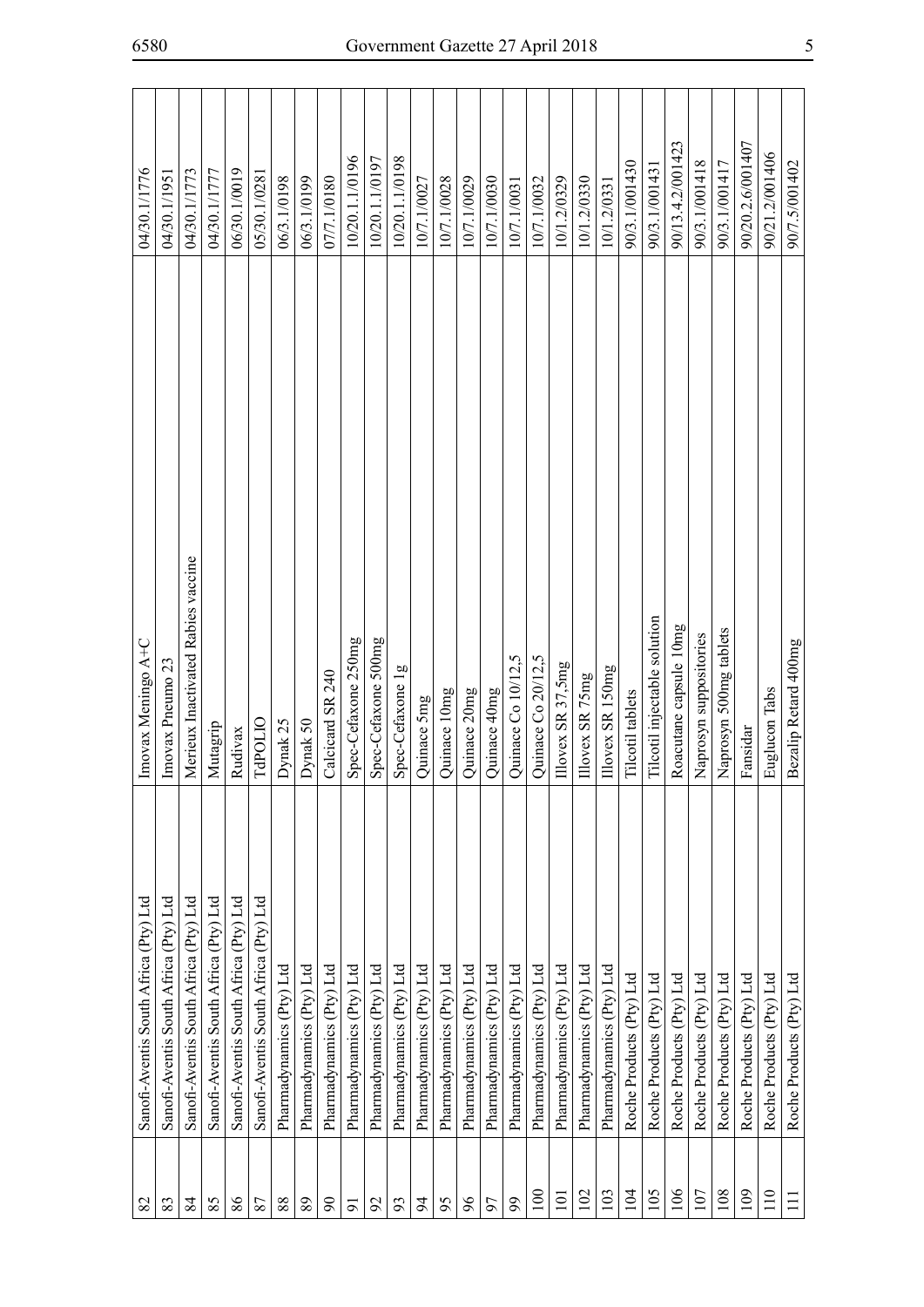| 112           | Roche Products (Pty) Ltd        | Bezalip Retard 200mg                                | 90/7.5/001401   |
|---------------|---------------------------------|-----------------------------------------------------|-----------------|
| 113           | Roche Products (Pty) Ltd        | Bactrim Syrup                                       | 90/20.2/001400  |
| $\frac{1}{4}$ | Roche Products (Pty) Ltd        | Bactrim Forte Tablets                               | 90/20.2/001398  |
| 15            | Roche Products (Pty) Ltd        | Anexate 1 mg                                        | 90/34/001395    |
| 116           | Roche Products (Pty) Ltd        | Anexate 0.5mg/ml                                    | 90/34/001394    |
| 117           | Roche Products (Pty) Ltd        | Naprosyn 250mg Tablets                              | 90/3.1/001416   |
| 118           | Mylan Laboratories Ltd          | Nisanodid 400mg                                     | 11/20.2.8/0199  |
| 119           | Mylan Laboratories Ltd          | Nisanodid 250mg                                     | 12/20.2.8/0175  |
| 120           | Novo Nordisk Pharma Gulf FZ-LLC | Activelle Tablets                                   | 06/21.8/0197    |
| 121           | Pharmadynamics (Pty) Ltd        | Peristar 2                                          | 10/7.1.3/0129   |
| 122           | Pharmadynamics (Pty) Ltd        | Peristar 4                                          | 10/7.1.3/0130   |
| 123           | Pharmadynamics (Pty) Ltd        | Peristar 8                                          | 10/7.1.3/0131   |
| 124           | MSD (Pty) Ltd                   | IVEmend injection                                   | 10/5.7.2/0368   |
| 125           | Novartis South Africa (Pty) Ltd | Zometa powder and solvent for solution for infusion | 06/34/0253      |
| 126           | Mylan Laboratories Ltd          | Dilastav 30                                         | 10/20.2.8/0217  |
| 127           | Mylan Laboratories Ltd          | Treslam                                             | 10/20.2.8/0211  |
| 128           | Mylan Laboratories Ltd          | Stavmat 30                                          | 10/20.2.8/0207  |
| 129           | Mylan Laboratories Ltd          | Kodravir - CP                                       | 12/20.2.8/0207  |
| 130           | Mylan Laboratories Ltd          | Ricovir - LN                                        | 11/20.2.8/0197  |
| 131           | AbbVie (Pty) Ltd                | Norvir SEC 100mg                                    | 04/20.2.8/0230  |
| 132           | Adcock Ingram Ltd               | Burinex K                                           | 90/18.1/00105   |
| 133           | Adcock Ingram Ltd               | Fucidin Tablets                                     | 04/20.1/1570    |
| 134           | Adcock Ingram Ltd               | Fucidin IV Infusion                                 | 04/20.1/1569    |
| 135           | Janssen Pharmaceutica (Pty) Ltd | Jurnista 4 mg                                       | 12/2.9/0158     |
| 136           | Merc (Pty) Ltd                  | Encephabol Tablets                                  | 14/1.6/0117     |
| 137           | Fresenius Kabi SA (Pty) Ltd     | Benzathine Penicillin 1.2 MU                        | 90/20.1.2/00385 |
| 138           | Fresenius Kabi SA(Pty) Ltd      | Benzathine Penicillin 2.4 MU                        | 90/20.1.2/00386 |
| 139           | Fresenius Kabi SA (Pty) Ltd     | Vitrimix                                            | 04/25.2/1052    |
| 140           | Fresenius Kabi SA (Pty) Ltd     | Haes-Steril 6%                                      | 04/8.4/0325     |
|               |                                 |                                                     |                 |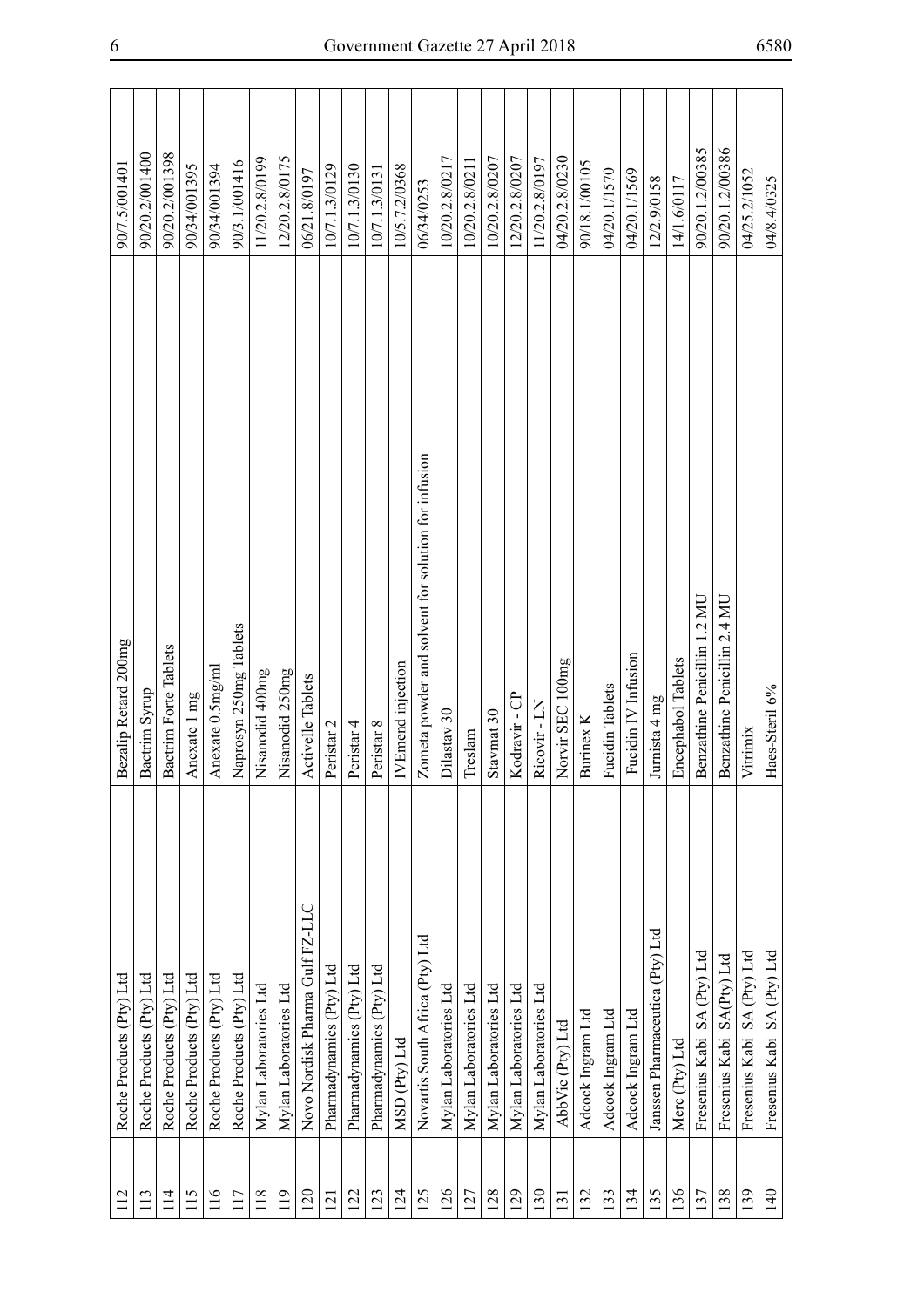| $\overline{141}$ | Fresenius Kabi SA (Pty) Ltd           | Haes-Steril 10%                                        | 04/8.4/0326     |
|------------------|---------------------------------------|--------------------------------------------------------|-----------------|
| 142              | Nova Pharmaceuticals (Pty) Ltd        | Dexamethasone sodium phosphate                         | 07/15.4/0056    |
| 143              | Novo Nordisk Pharma Gulf Fz-LLC       | Kliogest Tablets                                       | 06/21.8.1/0041  |
| $\overline{14}$  | Novo Nordisk Pharma Gulf Fz-LLC       | NovoFem                                                | 06/21.8.1/0222  |
| 145              | Novo Nordisk Pharma Gulf Fz-LLC       | Trisequens Tablets                                     | 06/21.8.1/1252  |
| 146              | Novo Nordisk Pharma Gulf Fz-LLC       | Trisequens Forte Tablets                               | 06/21.8.1/1253  |
| 147              | Novo Nordisk Pharma Gulf Fz-LLC       | Vagifem®                                               | 11/11.1/0193    |
| 148              | AstraZeneca Pharmaceuticals (Pty) Ltd | Losec INF 40 mg                                        | 04/11.4.3/1814  |
| 149              | Eli Lilly (SA) (Pty) Ltd              | Actos 15 (Tablets)                                     | 04/21.2/0640    |
| 150              | Eli Lilly (SA) (Pty) Ltd              | Actos 30 (Tablets)                                     | 04/21.2/0641    |
| 151              | Eli Lilly (SA) (Pty) Ltd              | Evista 60mg (Tablets)                                  | 04/34/0042      |
| 152              | Eli Lilly (SA) (Pty) Ltd              | Humatrope 6mg (Powder for injection)                   | 04/21.10/0647   |
| 153              | Eli Lilly (SA) (Pty) Ltd              | Humatrope 12mg (Powder for injection)                  | 04/21.10/0649   |
| 154              | Eli Lilly (SA) (Pty) Ltd              | Diluent for Humatrope 3.15ml (Solution for injection)  | 04/34/0648      |
| 155              | Eli Lilly (SA) (Pty) Ltd              | Diluent for Humatrope 12/24mg (Solution for injection) | 04/34/0650      |
| 156              | Ingelheim Pharmaceuticals (Pty) Ltd   | Viramune XR 50mg Extende RT                            | 15/20.2.8/0017  |
| 157              | Boehringer Ingelheim                  | Douvent MDI                                            | 90/10.2.1/00458 |
| 158              | Boehringer Ingelheim                  | Inflammide 200 Inhaler                                 | 04/21.5.1/0978  |
| 159              | Boehringer Ingelheim                  | Inflammide 100 inhaler                                 | 04/21.5.1/0977  |
| 160              | Boehringer Ingelheim                  | Pulmsion 5mg/ml Peadiatric Solution                    | 04/21.5.1./0982 |
| $\overline{5}$   | Boehringer Ingelheim                  | Pulmsion 5mg/5ml Peadiatric Solution                   | 04/21.5.1./0981 |
| 162              | Novo Nordisk (Pty) Ltd                | NovoSeven 1.2 mg                                       | 10/8.1/0166     |
| 163              | Pharmacare Ltd                        | Zitaspen powder for infusion                           | 15/20.1.1/0116  |
| 164              | Allergan Pharmaceuticals (Pty) Ltd    | Zymar                                                  | 08/15.1/0202    |
| 165              | Allergan Pharmaceuticals (Pty) Ltd    | Refresh Opthalmic Solution                             | 04/15.4/1169    |
| 166              | MSD (Ptv) Ltd                         | CEDAX                                                  | 16/20.1.1/0026  |
| 167              | Cipla Medpro (Pty) Ltd                | Triomune-40                                            | 10/20.2.8/0303  |
| 168              | Cipla Medpro (Pty) Ltd                | Triomune-30                                            | 10/20.2.8/0302  |
| 169              | Cipla Medpro (Pty) Ltd                | Triomune 30                                            | 08/20.2.8/0188  |
|                  |                                       |                                                        |                 |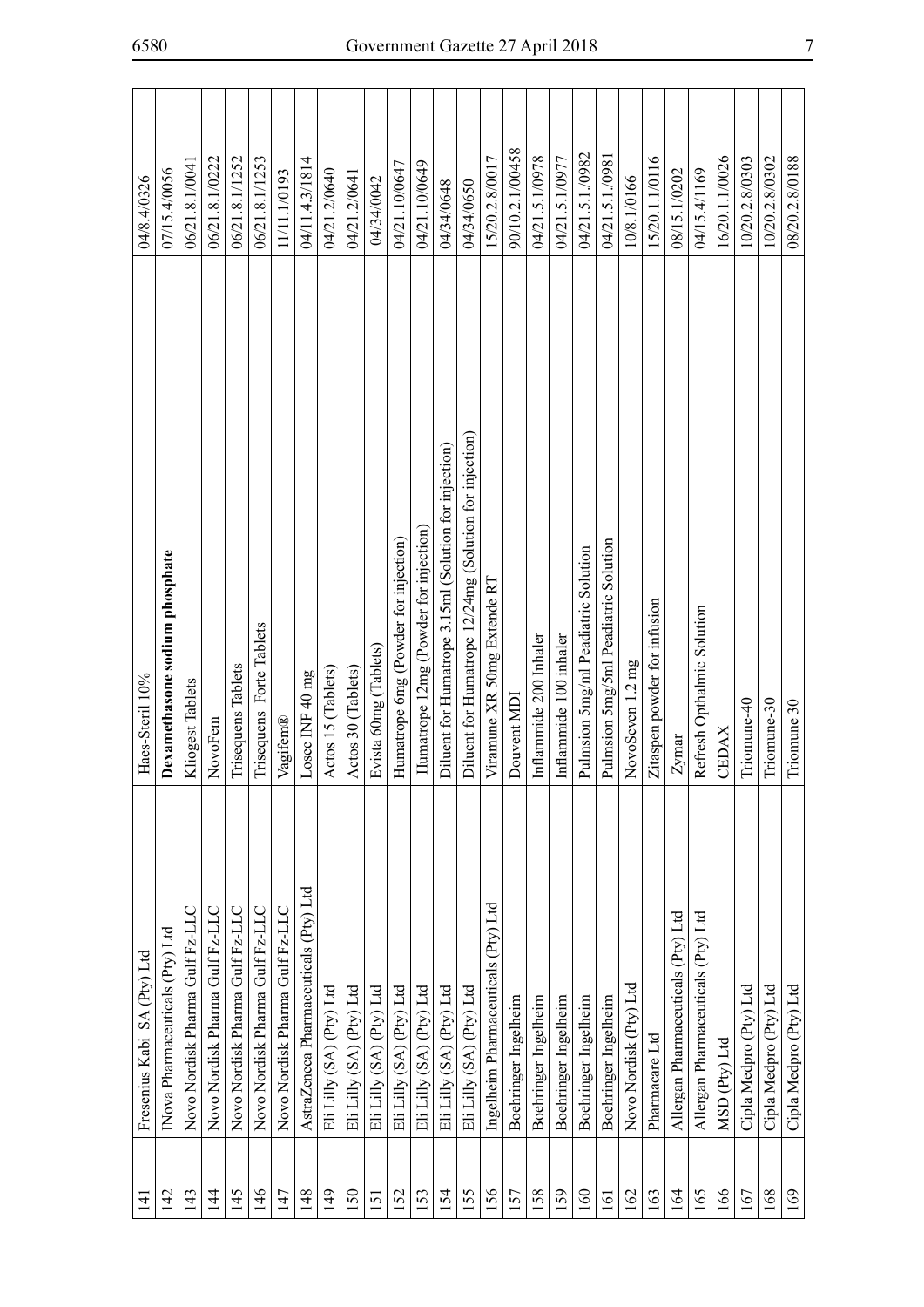| 170 | Cipla Medpro (Pty) Ltd          | Triomune 40                         | 06/20.2.8/0280   |
|-----|---------------------------------|-------------------------------------|------------------|
| 171 | Cipla Life Sciences (Pty) Ltd   | Cipla Lamistav 30                   | 09/20.2.8/0030   |
| 172 | Cipla Medpro (Pty) Ltd          | Cipla Lamistav 30 and Efavirenz 600 | 09/20.2.8/0028   |
| 173 | Cipla Medpro (Pty) Ltd          | Cipla Lamistav 40 and Efavirenz 600 | 09/20.2.8/0027   |
| 174 | Cipla Life Sciences (Pty) Ltd   | Stavir 30                           | 07/20.2.8/0040   |
| 175 | Cipla Life Sciences (Pty) Ltd   | Stavir <sub>40</sub>                | 07/20.2.8/0041   |
| 176 | Cipla Medpro (Pty) Ltd          | Lamistav 30                         | 10/20.2.8/0229   |
| 177 | Cipla Medpro (Pty) Ltd          | Lamistav 40                         | 10/20.2.8/0230   |
| 178 | Cipla Medpro (Pty) Ltd          | Triomune Baby                       | 08/20.2.8/0186   |
| 179 | Cipla Medpro (Pty) Ltd          | Triomune Junior                     | 08/20.2.8/0187   |
| 180 | Cipla Medpro (Pty) Ltd          | Cipla-Flu                           | 10/5.8/0163      |
| 181 | Cipla Medpro (Pty) Ltd          | Coldex                              | 10/5.8/0164      |
| 182 | Cipla Medpro (Pty) Ltd          | Cheston                             | 10/10.1/0165     |
| 183 | Cipla Medpro (Pty) Ltd          | Cipla-Cof                           | 10/10.1/0403     |
| 184 | Cipla Medpro (Pty) Ltd          | Ciplatrim 5                         | 10/7.1.3/0232    |
| 185 | Cipla Medpro (Pty) Ltd          | Ciplatrim 10                        | 10/7.1.3/0233    |
| 186 | Cipla Medpro (Pty) Ltd          | Ciplatrim 15                        | 10/7.1.3/0234    |
| 187 | Takeda (Pty) Ltd                | Euphyllin Retard                    | 90/10.2/00515    |
| 188 | Roche Products (Pty) Ltd        | Valium 2mg Tablets                  | 90/2.6/001435    |
| 189 | Roche Products (Pty) Ltd        | Rocephin 500mg                      | 90/20.1.1/001428 |
| 190 | Roche Products (Pty) Ltd        | Rocephin 250mg                      | 90/20.1.1/001427 |
| 200 | Novo Nordisk Pharma Gulf FZ-LLC | Activelle Tablets                   | 06/21.8/0197     |
| 201 | Novo Nordisk Pharma Gulf FZ-LLC | Estrofem 1mg Tablets                | 06/21.8.1/0040   |
| 202 | Novo Nordisk Pharma Gulf FZ-LLC | Estrofem 2mg Tablets                | 90/21.8.1/00743  |
| 203 | Janssen Pharmaceutica (Pty) Ltd | Sibelium 5mg capsule                | 90/5.7.1/00650   |
| 204 | Boehringer Ingelheim            | Douvent MDI                         | 90/10.2.1/00458  |
| 205 | Boehringer Ingelheim            | Inflammide 200 Inhaler              | 04/21.5.1/0978   |
| 206 | Boehringer Ingelheim            | Inflammide 100 inhaler              | 04/21.5.1/0977   |
| 207 | Boehringer Ingelheim            | Pulmsion 5mg/ml Peadiatric Solution | 04/21.5.1./0982  |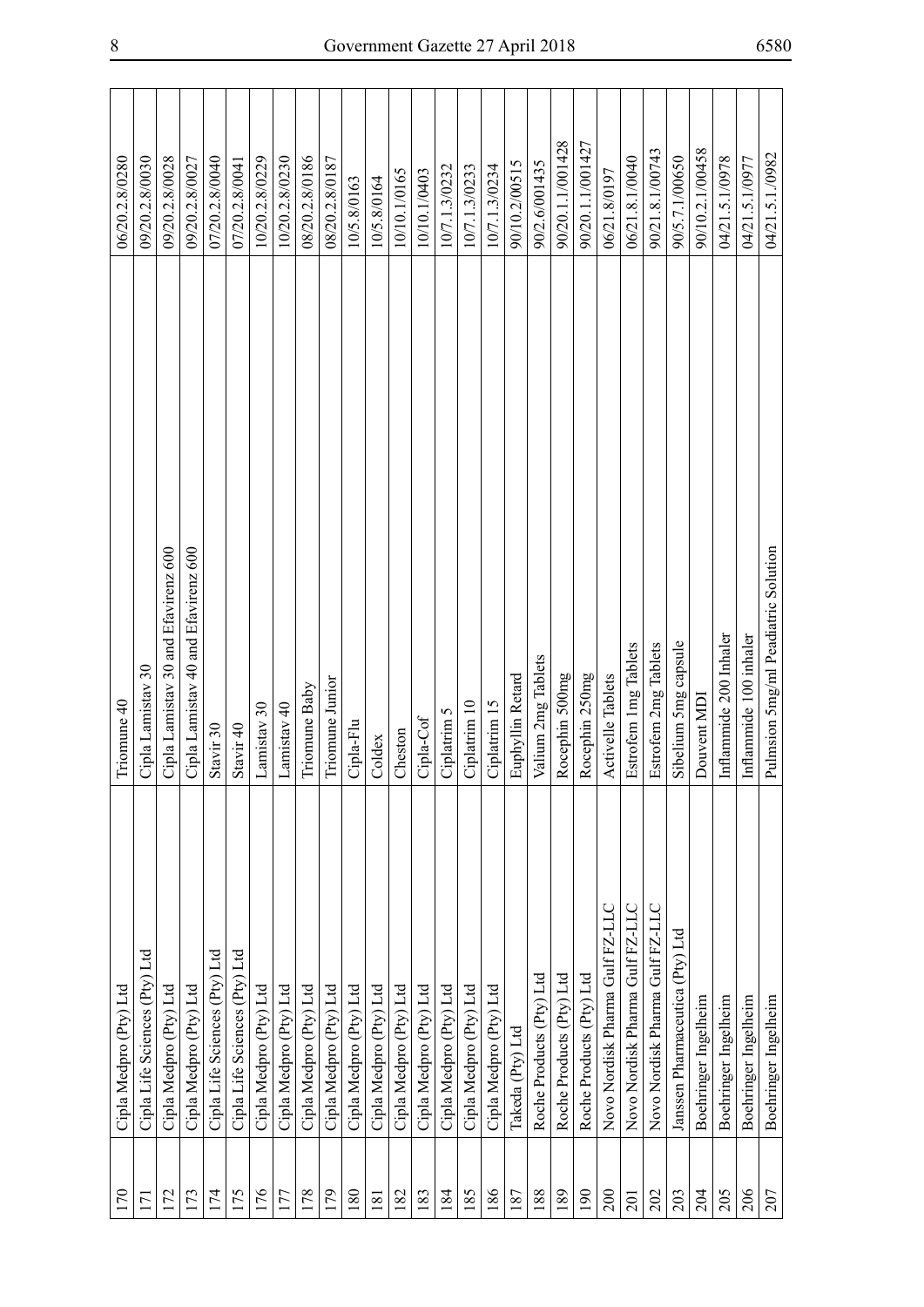| 208              | Boehringer Ingelheim     | Pulmsion 5mg/5ml Peadiatric Solution                   | 04/21.5.1./0981 |
|------------------|--------------------------|--------------------------------------------------------|-----------------|
| 209              | Pharmacare Ltd           | Zitaspen powder for infusion                           | 15/20.1.1/0116  |
| 210              | Eli Lilly (SA) (Pty) Ltd | Actos 15 (Tablets)                                     | 04/21.2/0640    |
| $\overline{211}$ | Eli Lilly (SA) (Pty) Ltd | Actos 30 (Tablets)                                     | 04/21.2/0641    |
| 212              | Eli Lilly (SA) (Pty) Ltd | Evista 60mg (Tablets)                                  | 04/34/0042      |
| 213              | Eli Lilly (SA) (Pty) Ltd | Humatrope 6mg (Powder for injection)                   | 04/21.10/0647   |
| 214              | Eli Lilly (SA) (Pty) Ltd | Humatrope 12mg (Powder for injection)                  | 04/21.10/0649   |
| 215              | Eli Lilly (SA) (Pty) Ltd | Diluent for Humatrope 3.15ml (Solution for injection)  | 04/34/0648      |
| 216              | Eli Lilly (SA) (Pty) Ltd | Diluent for Humatrope 12/24mg (Solution for injection) | 04/34/0650      |
| 217              | Novo Nordisk (Pty) Ltd   | NovoSeven 1.2 mg                                       | 10/8.1/0166     |
| 218              | Aventis Pharma (Pty) Ltd | Actacel                                                | 04/30.1/1780    |
| 219              | Aventis Pharma (Pty) Ltd | Act-HIB                                                | 04/30.1/1729    |
| 220              | Aventis Pharma (Pty) Ltd | Act-HIB Multidose                                      | 08/30.1/0064    |
| 221              | Aventis Pharma (Pty) Ltd | Combact-HIB                                            | 04/30.1/1730    |
| 222              | Aventis Pharma (Pty) Ltd | DTP-Merieux                                            | 04/30.1/1771    |
| 223              | Aventis Pharma (Pty) Ltd | Diftavax                                               | 04/30.1/1950    |
| 224              | Aventis Pharma (Pty) Ltd | Imovax Meningo A+C                                     | 04/30.1/1776    |
| 225              | Aventis Pharma (Pty) Ltd | Imovax Pneumo 23                                       | 04/30.1/1951    |
| 226              | Aventis Pharma (Pty) Ltd | Intanza 9                                              | 11/30.1/0035    |
| 227              | Aventis Pharma (Pty) Ltd | Intanza 15                                             | 11/30.1/0034    |
| 228              | Aventis Pharma (Pty) Ltd | Merieux Inactivated Rabies Vaccine                     | 04/30.1/1773    |
| 229              | Aventis Pharma (Pty) Ltd | Mutagrip                                               | 04/30.1/1777    |
| 230              | Aventis Pharma (Pty) Ltd | Rudivax                                                | 06/30.1/0019    |
| 231              | Aventis Pharma (Pty) Ltd | Td Polio Injection                                     | 06/30.1/0281    |
| 232              | Aventis Pharma (Pty) Ltd | Pentaxim                                               | 08/30.1/0063    |
| 233              | Litha Vaccines (Pty) Ltd | Polioral                                               | 04/30.1/1428    |
|                  |                          |                                                        |                 |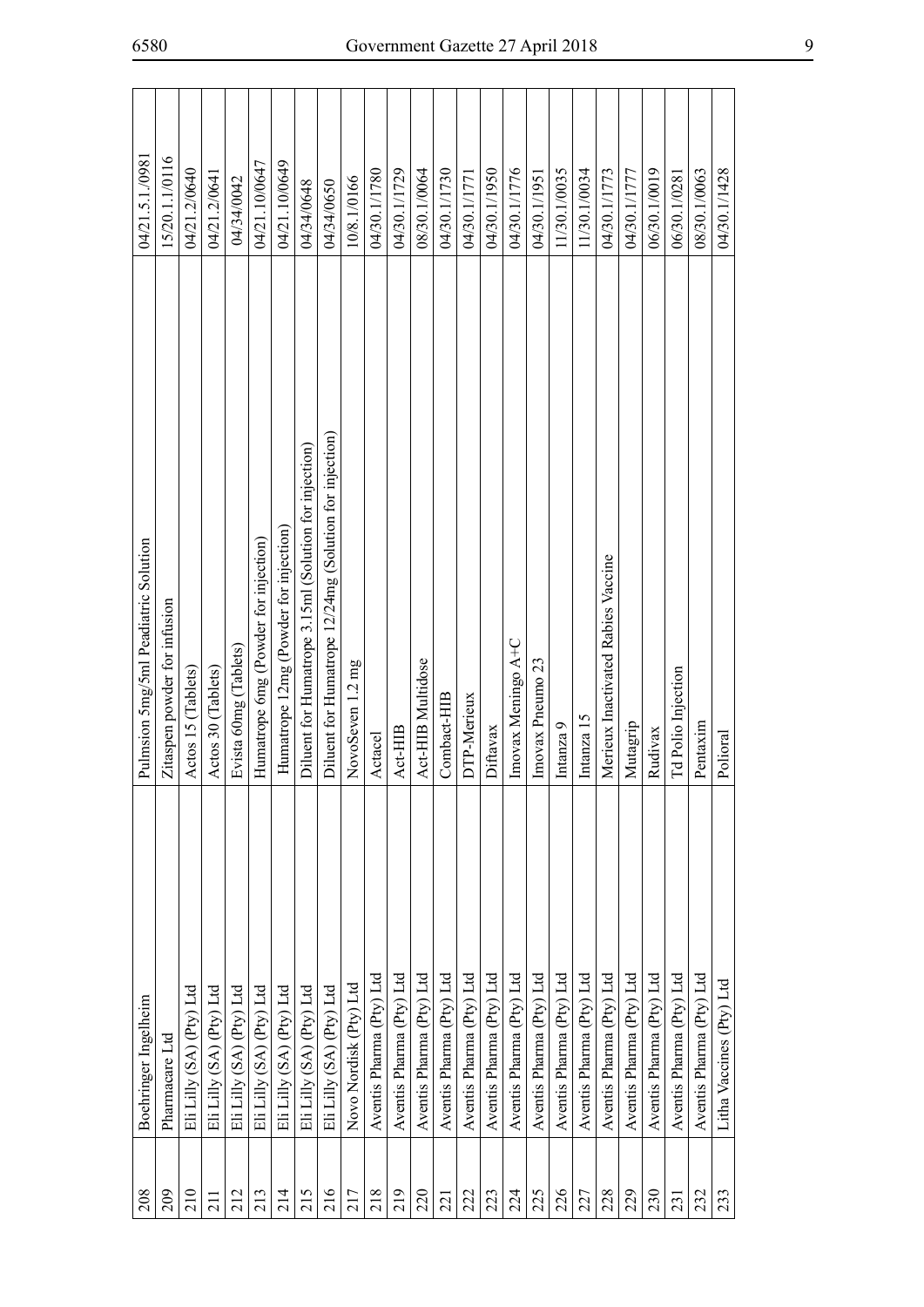|                 |                                              | <b>ANIMAL MEDICINES</b>                                      |                              |
|-----------------|----------------------------------------------|--------------------------------------------------------------|------------------------------|
| Column 1        | Column <sub>2</sub>                          | Column <sub>3</sub>                                          | Column <sub>4</sub>          |
| $\mathbf{S}$    | APPLICANT                                    | <b>PROPRIETARY NAME</b>                                      | <b>REGISTRTION</b><br>NUMBER |
|                 | Onderstepoort Biological Products Ltd        | Onderstepoort Oil-emulsion Escherichia Coli vaccine for Pigs | V01/24.5/142                 |
| $\mathbf{C}$    | <b>Onderstepoort Biological Products Ltd</b> | Onderstepoort Three Day Stiffness Sickness Vaccine           | V01/24.4/148                 |
| 3               | Onderstepoort Biological Products Ltd        | Onderstepoort Enzootic Abortion Vaccine for Sheep            | V01/24.4/153                 |
| 4               | Onderstepoort Biological Products Ltd        | Onderstepoort Equine Influenza (Bivalent) Vaccine            | V01/24.6/159                 |
| 5               | Onderstepoort Biological Products Ltd        | Onderstepoort Newcastle Disease Vaccine                      | V00/24.3/619                 |
| $\circ$         | Onderstepoort Biological Products Ltd        | Onderstepoort Distemper Vaccine                              | V00/24.1/620                 |
| ↽               | Onderstepoort Biological Products Ltd        | Onderstepoort Haemophilus corysa vaccine                     | V01/24.3/631                 |
| $\infty$        | Onderstepoort Biological Products Ltd        | Onderstepoort Equine Influenza/Tetanus Combination Vaccine   | V01/24.6/633                 |
| Ó               | Onderstepoort Biological Products Ltd        | Ondertsepoort IBR/PI Type 3 Combination Vaccine              | V01/24.4/635                 |
| $\overline{10}$ | Merial SA (Pty) Ltd                          | Bigopest                                                     | V11/24.3/1103                |
| Ξ               | Merial SA (Pty) Ltd                          | Bio Ad Cor 3                                                 | V11/24.3/1104                |
| $\overline{2}$  | Merial SA (Pty) Ltd                          | <b>BIO H120</b>                                              | V12/24.3/971                 |
| 13              | Merial SA (Pty) Ltd                          | Bio Lasota                                                   | V12/24.3/988                 |
| $\overline{1}$  | Merial SA (Pty) Ltd                          | Biogumboro Plus                                              | V12/24.3/960                 |
| 15              | Merial SA (Pty) Ltd                          | Canine Corona - MLV                                          | V08/24.1/930                 |
| $\overline{16}$ | Merial SA (Pty) Ltd                          | Certifect Top spot for Dogs                                  | V13/18.3.9/1196              |
| 17              | Merial SA (Pty) Ltd                          | COR <sub>2</sub>                                             | V12/24.3/1006                |
| $18\,$          | Merial SA (Pty) Ltd                          | Coronadog                                                    | V08/24.1/910                 |
| $\overline{19}$ | Merial SA (Pty) Ltd                          | Cryomarex HVT                                                | V12/24.3/1008                |
| $\Omega$        | Merial SA (Pty) Ltd                          | Cryomarex HVT Rispens                                        | V12/24.3/959                 |
| $\overline{21}$ | Merial SA (Pty) Ltd                          | Cryomarex Rispens                                            | V12/24.3/1007                |
| 22              | Merial SA (Pty) Ltd                          | Gallimune 202 ND + EDS                                       | V11/24.3/1106                |
| 23              | Merial SA (Pty) Ltd                          | Gallimune 204 ND + IBD                                       | V11/24.3/1108                |
| $\overline{24}$ | Merial SA (Pty) Ltd                          | Gallimune $304$ ND $+$ IB $+$ IBD                            | V11/24.3/1110                |
| 25              | Merial SA (Pty) Ltd                          | Gallimune 408 ND+IB+EDS+IBD                                  | V11/24.3/1112                |
| $\frac{26}{5}$  | Merial SA (Pty) Ltd                          | Gallimune IBD                                                | V11/24.3/1114                |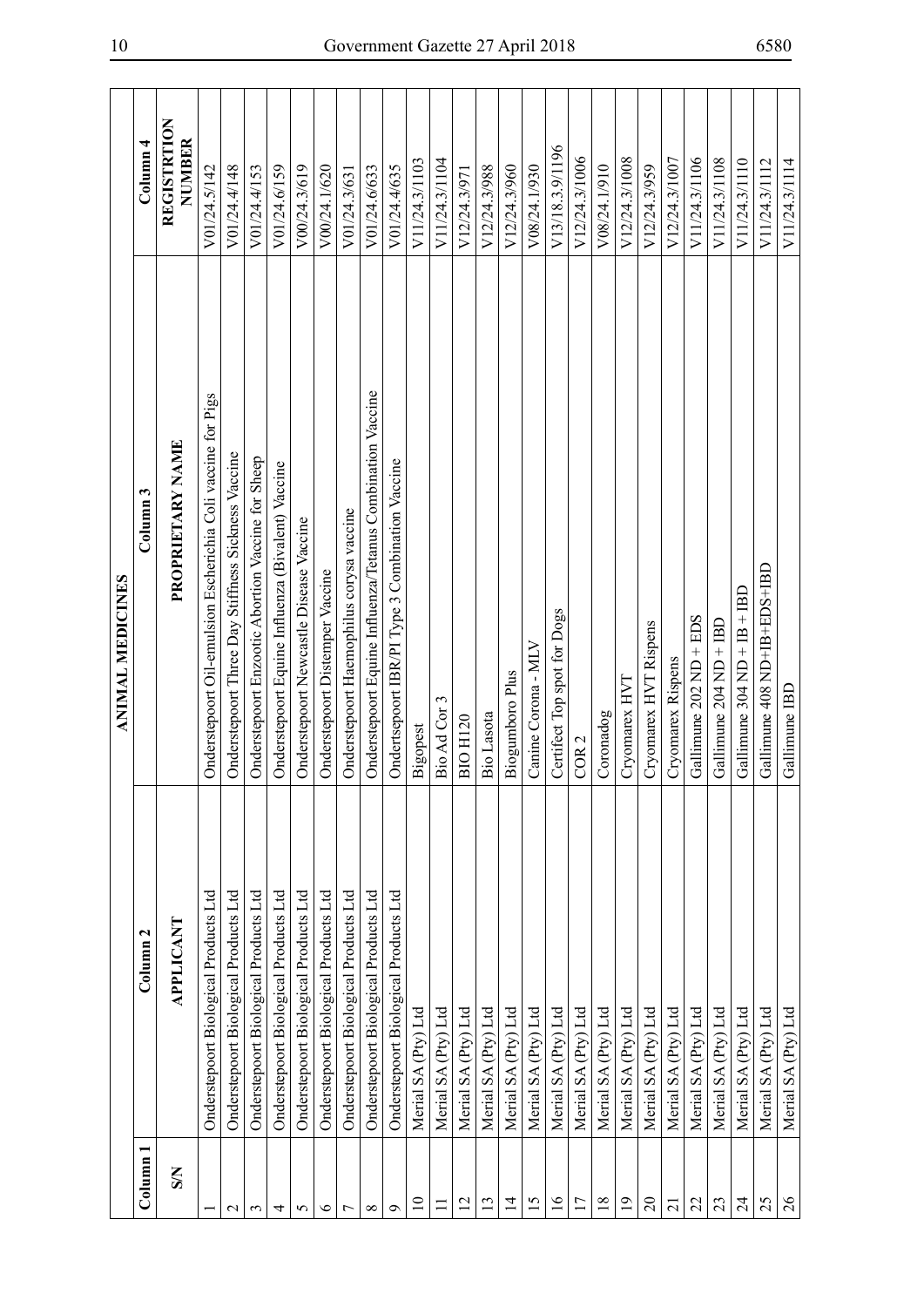| 27              | Merial SA (Pty) Ltd       | Gallimune ND                          | V11/24.3/1115             |
|-----------------|---------------------------|---------------------------------------|---------------------------|
| 28              | Merial SA (Pty) Ltd       | Gallimune SE                          | V11/24.3/1117             |
| 29              | Merial SA (Pty) Ltd       | Gumbopest                             | V12/24.3/1009             |
| $\mathfrak{S}$  | Merial SA (Pty) Ltd       | Hyoresp                               | V08/24.5/713              |
| $\overline{31}$ | Merial SA (Pty) Ltd       | Ivomec Maximizer CRC for Adult Sheep  | V00/18.1.2/565            |
| 32              | Merial SA (Pty) Ltd       | Ivomec Maximizer CRC for Weaner Sheep | V00/18.1.2/564            |
| 33              | Merial SA (Pty) Ltd       | Ivomec Pour On                        | V00/18.1.2/1118           |
| 34              | Merial SA (Pty) Ltd       | Rhiniffa T                            | V08/24.5/714              |
| 35              | Merial SA (Pty) Ltd       | TUR <sub>3</sub>                      | V12/24.3/989              |
| 36              | Stride Distributors CC    | Irriderm                              | V07/19.3/352              |
| 37              | Stride Distributors CC    | Equiderm                              | V07/3.1.4/354             |
| 38              | Cipla Agrimed (Pty) Ltd   | Cipla Vita Forte                      | V13/19.5/1191             |
| $\mathfrak{L}$  | Intervet $SA$ $(Pry)$ Ltd | Bovilis BVD-MD                        | V99/24.4/784              |
| $\Theta$        | Intervet SA (Pty) Ltd     | Butox 3                               | V02/18.3.3/774            |
| $\pm$           | Intervet SA (Pty) Ltd     | Butox Pour On                         | V02/18.3.3/773            |
| 42              | Intervet SA (Pty) Ltd     | Ceporex 250mg Oral tablets            | V12/17.1.1.2/1168         |
| 43              | Intervet SA (Pty) Ltd     | Ceporex 50mg Oral tablets             | V12/17.1.1.2/1169         |
| 4               | Intervet SA (Pty) Ltd     | Delkol                                | V05/18.3.3/192            |
| 45              | Intervet SA (Pty) Ltd     | Ferdex                                | V <sub>05</sub> /19.3/451 |
| $\frac{4}{6}$   | Intervet SA (Pty) Ltd     | Intra-Trac II ADT                     | V07/24.1/901              |
| 47              | Intervet SA (Pty) Ltd     | Nobilis AE 1143                       | V97/24.3/866              |
| $\frac{8}{3}$   | Intervet SA (Pty) Ltd     | Nobilis IB H120                       | V97/24.3/867              |
| $\frac{1}{2}$   | Intervet SA (Pty) Ltd     | Nobilis Newhatch C2                   | V05/24.3/455              |
| $50\,$          | Intervet SA (Pty) Ltd     | Nobi-Vac D                            | V97/24.1/887              |
| 51              | Intervet SA (Pty) Ltd     | Nobi-Vac DH                           | V97/24.1/889              |
| 52              | Intervet SA (Pty) Ltd     | Nobi-Vac <sub>LR</sub>                | V97/24.1/891              |
| 53              | Intervet SA (Pty) Ltd     | Nobivac Piro                          | V07/24.1/940              |
| 24              | Intervet SA (Pty) Ltd     | Nobi-Vac Ppi                          | V97/24.1/898              |
| 55              | Intervet SA (Pty) Ltd     | Panacur S                             | V91/18.1.1/525            |
|                 |                           |                                       |                           |